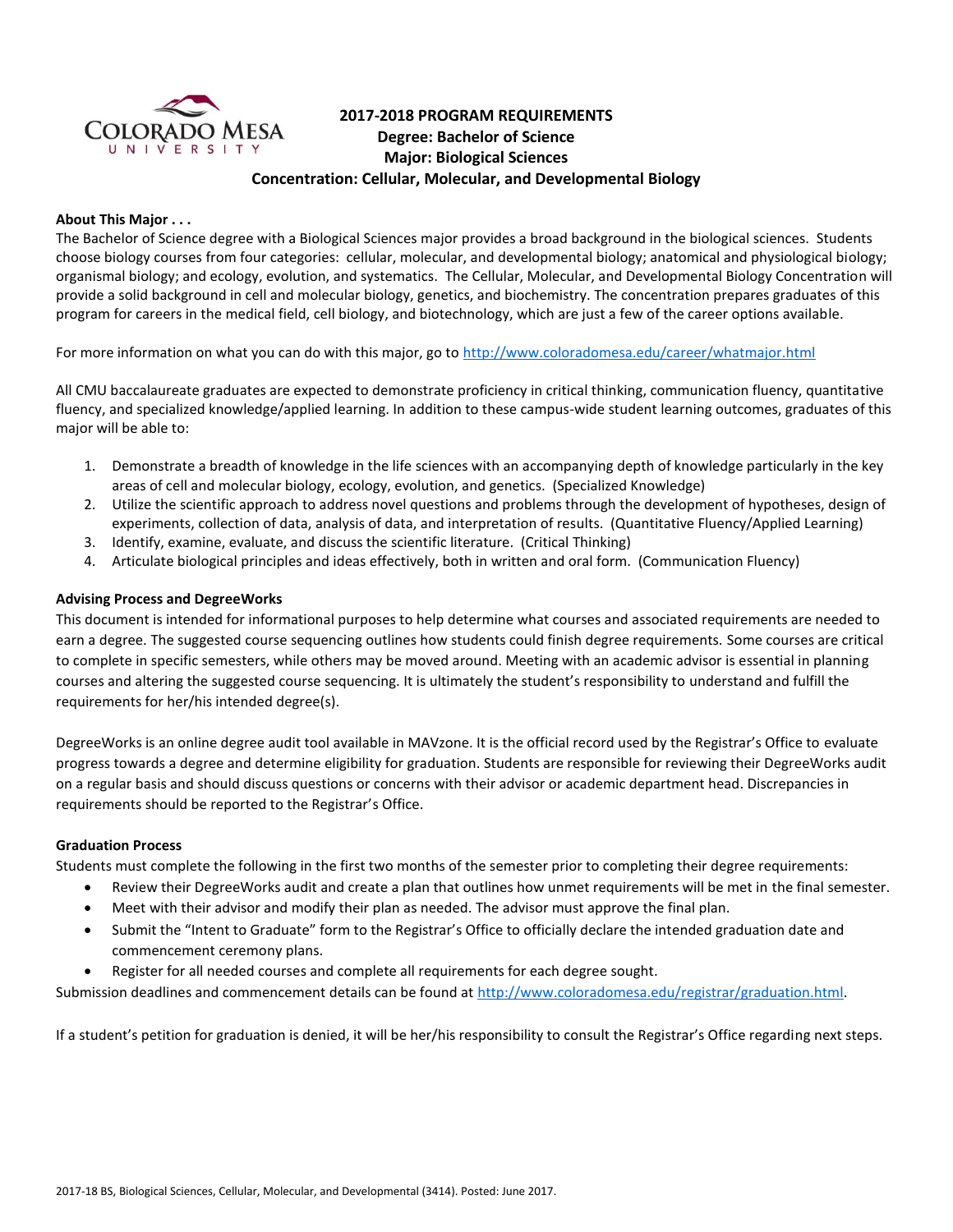# **INSTITUTIONAL DEGREE REQUIREMENTS**

The following institutional degree requirements apply to all CMU baccalaureate degrees. Specific programs may have different requirements that must be met in addition to institutional requirements.

- 120 semester hours minimum.
- Students must complete a minimum of 30 of the last 60 hours of credit at CMU, with at least 15 semester hours in major discipline courses numbered 300 or higher.
- 40 upper-division credits (an alternative credit limit applies to the Bachelor of Applied Science degree).
- 2.00 cumulative GPA or higher in all CMU coursework.
- A course may only be used to fulfill one requirement for each degree/certificate.
- No more than six semester hours of independent study courses can be used toward the degree.
- Non-traditional credit, such as advanced placement, credit by examination, credit for prior learning, cooperative education and internships, cannot exceed 30 semester credit hours for a baccalaureate degree; A maximum of 15 of the 30 credits may be for cooperative education, internships, and practica.
- Pre-collegiate courses (usually numbered below 100) cannot be used for graduation.
- Capstone exit assessment/projects (e.g., Major Field Achievement Test) requirements are identified under Program-Specific Degree Requirements.
- The Catalog Year determines which program sheet and degree requirements a student must fulfill in order to graduate. Visit with your advisor or academic department to determine which catalog year and program requirements you should follow.
- See "Requirements for Undergraduate Degrees and Certificates" in the catalog for a complete list of graduation requirements.

# **PROGRAM-SPECIFIC DEGREE REQUIREMENTS**

- A 2.5 GPA is required in the major courses.
- A "C" or higher is required in all major courses and Foundation courses.
- Foundation courses should be completed by the end of the sophomore year.
- Topics courses (BIOL 196/296/396/496) as well as research courses (BIOL 387/487), internships (BIOL 499), teaching practicum (BIOL 493), and independent study (BIOL 495) may not be used as Additional Biology Courses but must be used for elective credit.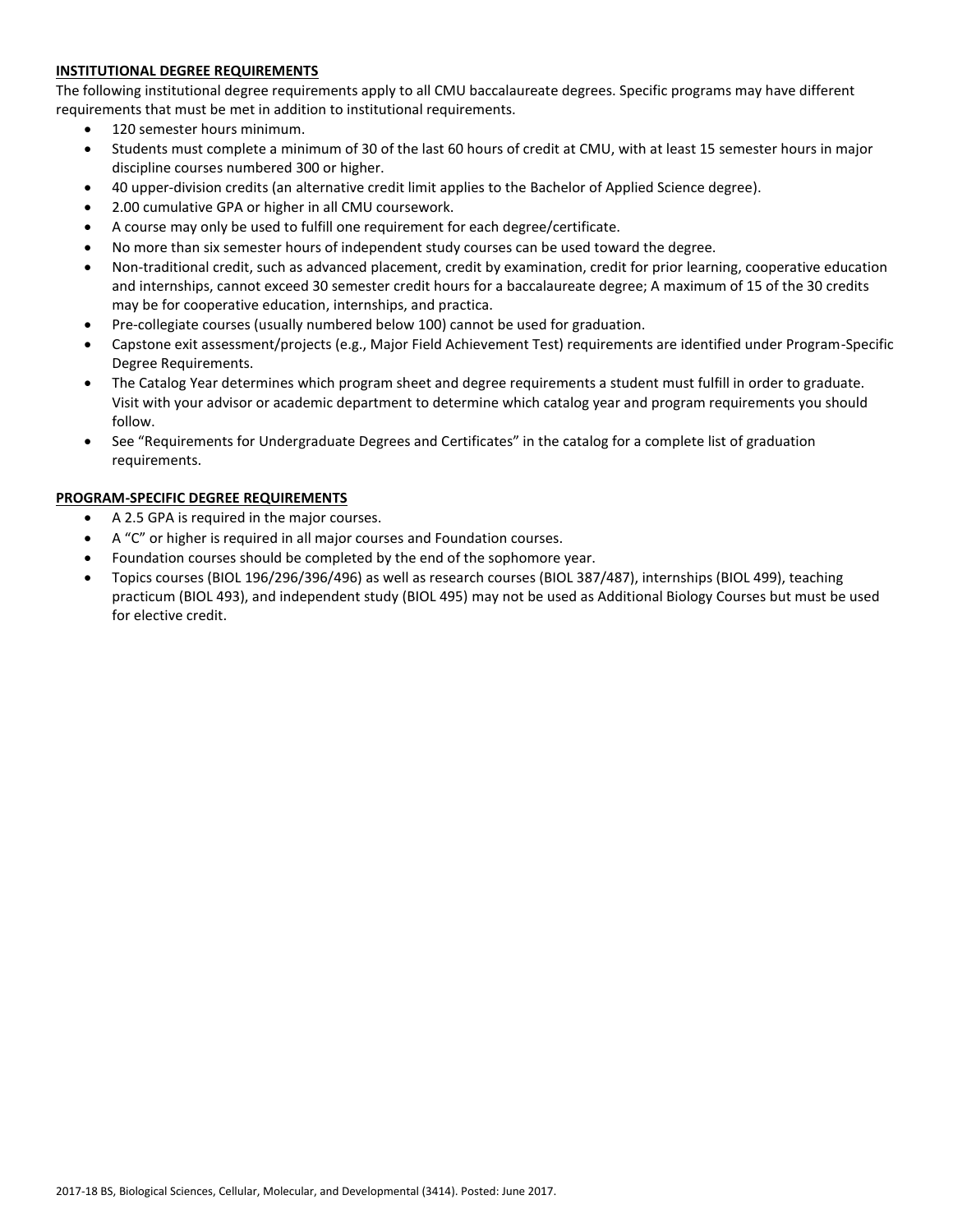# **ESSENTIAL LEARNING REQUIREMENTS** (31 semester hours)

See the current catalog for a list of courses that fulfill the requirements below. If a course is an Essential Learning option and a requirement for your major, you must use it to fulfill the major requirement and make a different selection for the Essential Learning requirement.

**English** (6 semester hours, must receive a grade of "C" or better and must be completed by the time the student has 60 semester hours.)

- $\Box$  ENGL 111 English Composition (3)
- $\Box$  ENGL 112 English Composition (3)

**Mathematics** (3 semester hours, must receive a grade of "C" or better, must be completed by the time the student has 60 semester hours.)

- $\Box$  MATH 151 Calculus I (5)
	- 3 credits apply to the Essential Learning requirements and 2 credits apply to elective credit.

### **Humanities** (3 semester hours)

 $\Box$  Select one Humanities course (3)

### **Social and Behavioral Sciences** (6 semester hours)

- $\Box$  Select one Social and Behavioral Sciences course (3)
- $\Box$  Select one Social and Behavioral Sciences course (3)

### **Natural Sciences** (7 semester hours, one course must include a lab)

- $\Box$  Select one Natural Sciences course (3)
- $\Box$  Select one Natural Sciences course with a lab (4)

CHEM 131/131L and CHEM 132/132L are recommended. Both are prerequisites for upper level chemistry. If chosen, 7 credits apply to the Essential Learning requirement and 3 credits apply to electives.

#### **History** (3 semester hours)

 $\Box$  Select one History course (3)

**Fine Arts** (3 semester hours)

 $\Box$  Select one Fine Arts course (3)

#### **OTHER LOWER-DIVISION REQUIREMENTS**

#### **Wellness Requirement** (2 semester hours)

- $\Box$  KINE 100 Health and Wellness (1)
- $\Box$  Select one Activity course (1)

# **Essential Learning Capstone** (4 semester hours)

Essential Learning Capstone must be taken after completion of the Essential Learning English and Mathematics requirements, and when a student has earned between 45 and 75 hours.

- ESSL 290 Maverick Milestone (3)
- $\square$  ESSL 200 Essential Speech (1)

**FOUNDATION COURSES** (17-19 semester hours, must pass all courses with a grade of "C" or higher)

- $\Box$  BIOL 105 Attributes of Living Systems (3)
- $\Box$  BIOL 105L Attributes of Living Systems Laboratory (1)
- $\Box$  PHYS 111 General Physics I (4)\*
- $\Box$  PHYS 111L General Physics I Laboratory (1)\*
- $\Box$  PHYS 112 General Physics II (4)\*
- $\Box$  PHYS 112 General Physics II Laboratory (1)\*
- $\Box$  One of the following courses:
	- STAT 200 Probability and Statistics (3)
	- MATH 152 Calculus II (5)

\* A higher-level subject can be taken in the same category with advisor approval.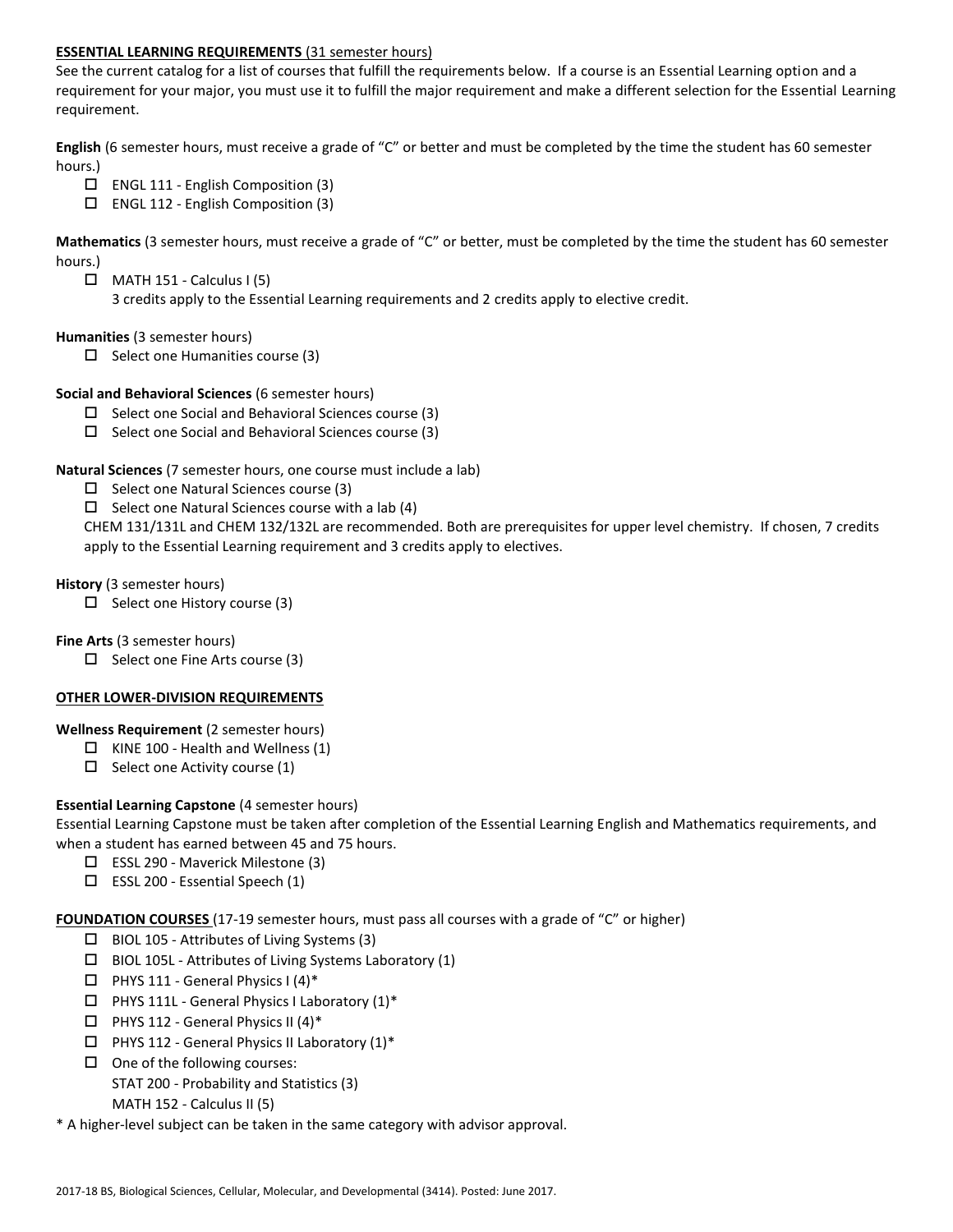#### **BS, BIOLOGICAL SCIENCES, CELLULAR, MOLECULAR, AND DEVELOPMENTAL BIOLOGY REQUIREMENTS** (53 semester hours, must

pass all courses with a grade of "C" or higher)

**Core** (10 semester hours)

- $\Box$  BIOL 208 Fundamentals of Ecology and Evolution (3)
- $\Box$  BIOL 208L Fundamentals of Ecology and Evolution Laboratory (1)
- $\Box$  BIOL 301 Principles of Genetics (3)
- $\square$  BIOL 301L Principles of Genetics Laboratory (1)
- $\Box$  BIOL 483 Senior Thesis (2)

# **Required Related Study Area** (31 semester hours)

- $\Box$  One of the following courses with laboratory: BIOL 102 - Plant & Animal Diversity (3) and BIOL 102L - Plant & Animal Diversity Laboratory (1) BIOL 108 - Diversity of Organisms (3) and BIOL 108L - Diversity of Organisms Laboratory (1)
- $\Box$  BIOL 302 Cellular Biology (3)
- $\square$  BIOL 310 Developmental Biology (3)
- $\Box$  BIOL 310L Developmental Biology Laboratory (2)
- BIOL 371L Laboratory Investigations in Cellular and Molecular Biology (3)
- $\Box$  CHEM 315 Biochemistry I (3)
- BIOL 425 Molecular Genetics (3)
- $\Box$  CHEM 311 Organic Chemistry I (4)\*
- $\Box$  CHEM 311L Organic Chemistry I Laboratory (1)\*
- $\Box$  CHEM 312 Organic Chemistry II (4)\*
- $\Box$  CHEM 312L Organic Chemistry II Laboratory (1)\*

\* CHEM 311/311L and CHEM 312/312L require CHEM 131/131L and CHEM 132/132L as prerequisites. Students should take CHEM 131/131L and CHEM 132/132L for Essential Learning Natural Sciences.

# **Additional Biology Courses** (12 semester hours)

Select 12 semester hours from the following lists. Topics courses (BIOL 196/296/396/496) may not be used as Additional Biology Courses but must be used for elective credit.

Category 1: Cellular, Developmental, and Molecular BIOL 343 - Immunology (3) BIOL 344/344L - Forensic Molecular Biology and Laboratory (4) BIOL 442 - Pharmacology (3) CHEM 315L - Biochemistry I Laboratory (1) CHEM 316 - Biochemistry II (3) Category 2: Organismal BIOL 250/250L - Intro to Microbiology and Laboratory (5) BIOL 316/316L - Animal Behavior and Laboratory (4) BIOL 322/322L - Plant Identification and Laboratory (4) BIOL 331/331L - Insect Biology and Laboratory (5) BIOL 333 - Marine Biology (3) BIOL 335/335L - Invertebrate Zoology and Laboratory (4) BIOL 336/336L - Fish Biology and Laboratory (4) BIOL 350/350L - Microbiology and Laboratory (4) BIOL 411/411L - Mammalogy and Laboratory (4) BIOL 412/412L - Ornithology and Laboratory (4) BIOL 413/413L - Herpetology and Laboratory (4) BIOL 431/431L - Animal Parasitology and Laboratory (4) BIOL 433 - Marine Invertebrate Communities (3) BIOL 450/450L - Mycology and Laboratory (5) Category 3: Anatomical and Physiological BIOL 209/209L - Human Anatomy & Physiology I and Laboratory (4) BIOL 210/210L - Human Anatomy & Physiology II and Laboratory (4)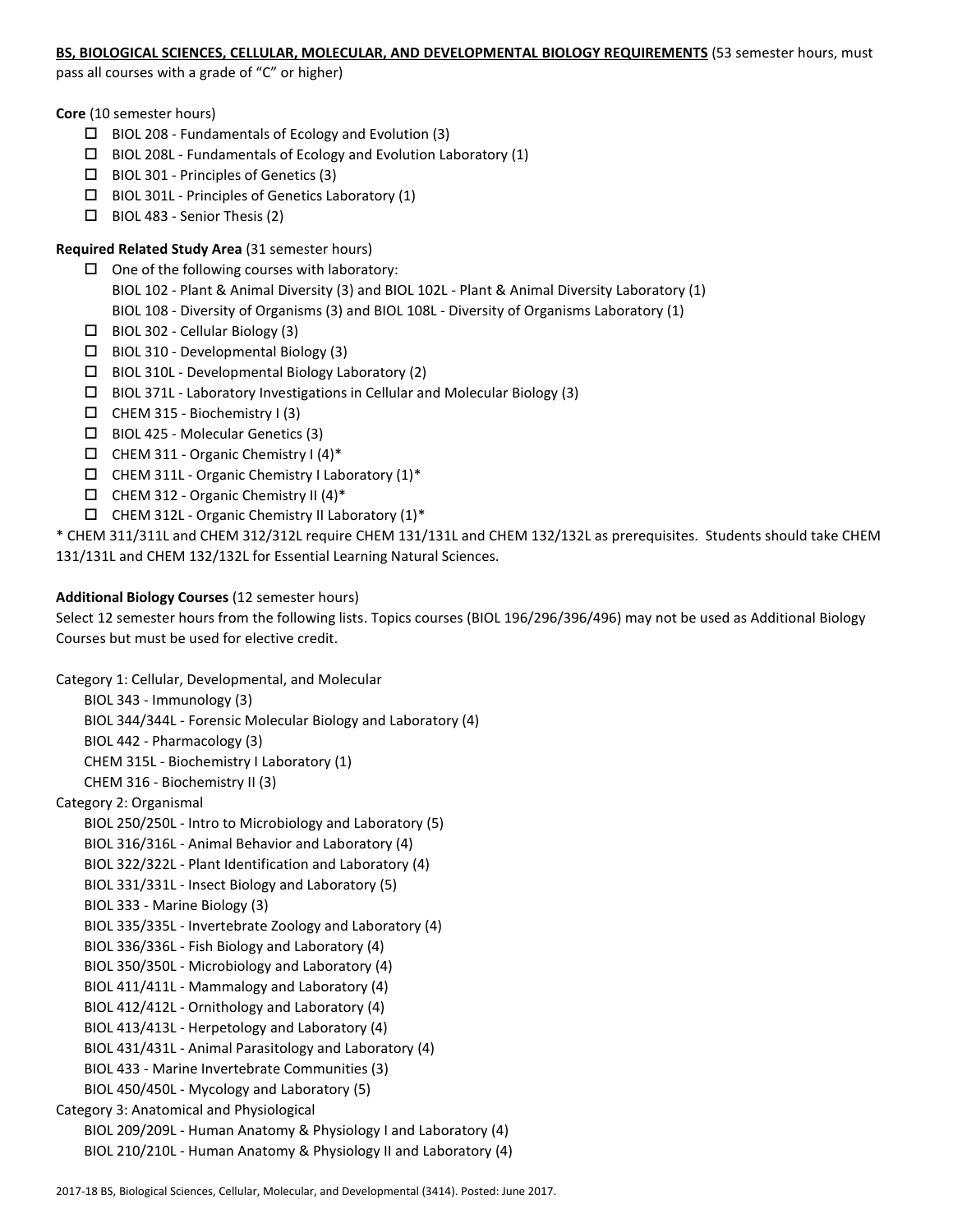| BIOL 241 - Pathophysiology (4)                                           |
|--------------------------------------------------------------------------|
| BIOL 341/341L - General Physiology and Laboratory (4)                    |
| BIOL 342/342L - Histology and Laboratory (4)                             |
| BIOL 409/409L - Gross and Developmental Human Anatomy and Laboratory (4) |
| BIOL 410/410L - Human Osteology and Laboratory (4)                       |
| BIOL 421/421L - Plant Physiology and Laboratory (4)                      |
| BIOL 423/423L - Plant Anatomy and Laboratory (5)                         |
| BIOL 426/426L - Intro to Electron Microscopy and Laboratory (4)          |
| BIOL 441 - Endocrinology (3)                                             |
| Category 4: Ecology, Evolution, and Systematics                          |
| BIOL 211/211L - Ecosystem Biology and Laboratory (5)                     |
| BIOL 315 - Epidemiology (3)                                              |
| BIOL 320 - Plant Systematics (3)                                         |
| BIOL 321/321L - Taxonomy of Grasses and Laboratory (4)                   |
| BIOL 403 - Evolution (3)                                                 |
| BIOL 405/405L - Advanced Ecological Methods and Laboratory (5)           |
| BIOL 406 - Plant-Animal Interactions (3)                                 |
| BIOL 407 - Tropical Field Biology (3-5)                                  |
| BIOL 408 - Desert Ecology (3)                                            |
| BIOL 414/414L - Aquatic Biology and Laboratory (4)                       |
| BIOL 415 - Tropical Ecosystems (2)                                       |
| BIOL 418/418L - Wildlife Management and Laboratory (5)                   |
|                                                                          |
| □                                                                        |
| □                                                                        |

 \_\_\_\_\_\_\_\_\_\_\_\_\_\_\_\_\_\_\_\_\_\_\_\_\_\_\_\_\_\_\_\_\_\_\_\_\_\_\_\_\_\_\_\_\_\_\_\_\_\_\_\_\_\_\_\_\_\_\_\_  $\Box$  , and the contract of the contract of the contract of the contract of the contract of the contract of the contract of the contract of the contract of the contract of the contract of the contract of the contract of th

\_\_\_\_\_\_\_\_\_\_\_\_\_\_\_\_\_\_\_\_\_\_\_\_\_\_\_\_\_\_\_\_\_\_\_\_\_\_\_\_\_\_\_\_\_\_\_\_\_\_\_\_\_\_\_\_\_\_\_\_

**GENERAL ELECTIVES** (All college level courses appearing on your final transcript, not listed above that will bring your total semester hours to 120 hours, including 40 upper-division hours. 11-13 semester hours; up to 7 hours of upper division may be needed. Research courses are recommended.)